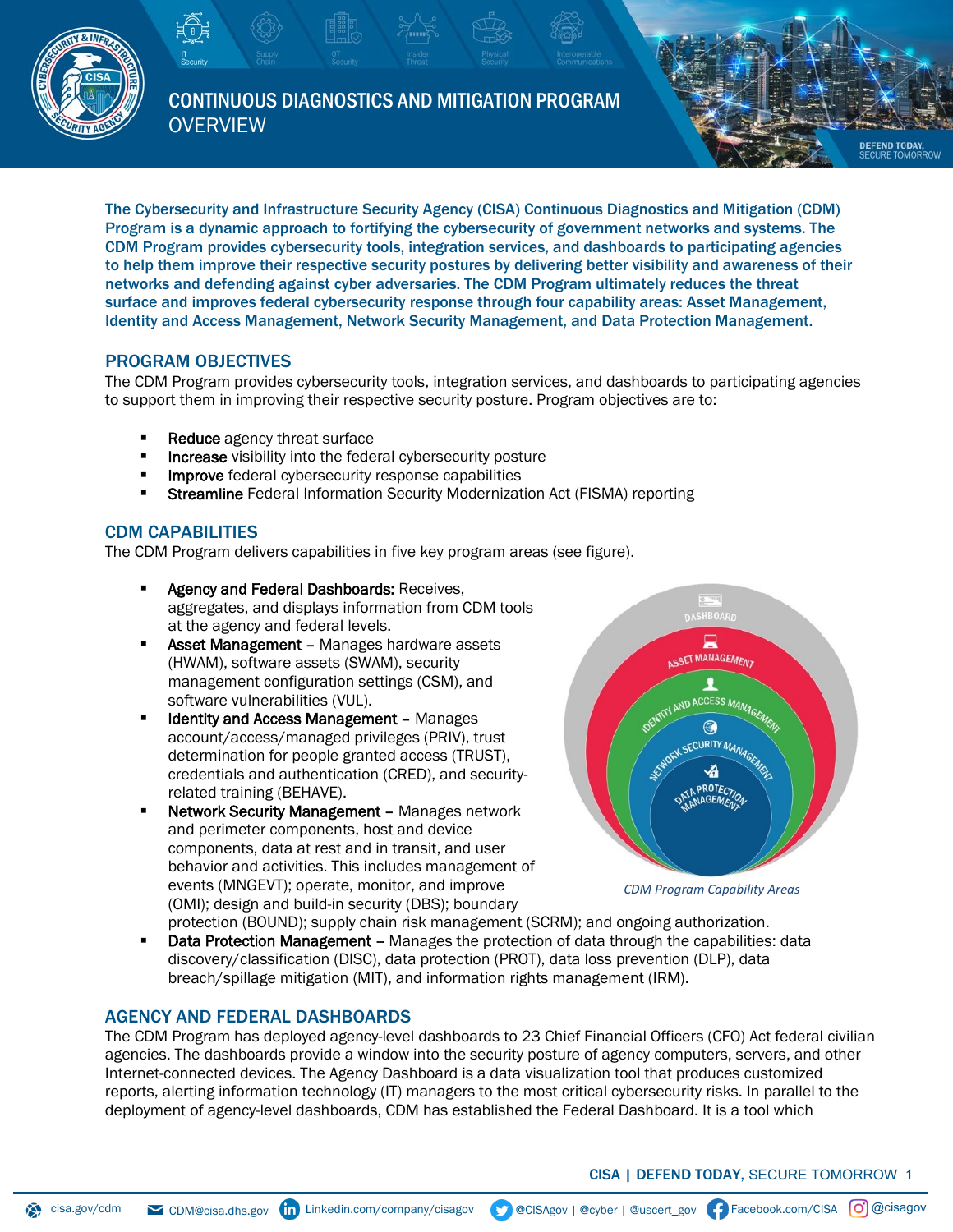consolidates summary information from each agency-level dashboard to form a picture of cybersecurity health across all civilian agencies. This tactical summary data (e.g., critical patch status) will be used to inform strategic decision making regarding systemic cybersecurity risks across the Federal Government.

## SHARED SERVICES

The CDM Shared Services Platform provides non-CFO Act agencies with access to CDM capabilities, leveraging a cost model and approach that is tailored to small and micro-agency resource constraints (e.g., funds and personnel). The data collected at the agency level is individual agency dashboards in a shared services environment. Summary data from the Agency Dashboards are reported to the CDM Federal Dashboard.

The platform extends current capabilities of the existing CDM Program into a delivery model that adheres to the core principles of a shared service. CDM shared services directly supports the Office of Management Budget Chief Information Officer's Federal Cloud Computing Strategy ("Cloud Smart") and the Federal Information Technology Shared Services Strategy ("Shared-First"), while also meeting the security objectives of the CDM Program.

The CDM Shared Services Platform 2.0 began providing services to 36 Agencies in June 2021. By the end of Fiscal Year 2022, it is anticipated that more than 50 agencies will be participating in this shared services model. CDM Shares Services Platform 2.0 boasts a service catalog of various tools that propels agencies to get CDM capabilities and use the dashboards to meet various data calls such as FISMA, Binding Operational Directives (BODs), and emorandum taskers.

#### ACQUISITION STRATEGY

The CDM acquisition strategy provides products and services to federal civilian agencies to meet CDM Program objectives. The strategy consists of the following components:

#### CDM Dynamic and Evolving Federal Enterprise Network Defense (DEFEND)

CDM DEFEND is a series of task orders offering an all-encompassing approach for addressing CDM Program requirements. Each DEFEND task order is executed by an industry partner that is responsible for installing and deploying CDM capabilities at federal civilian agencies. DEFEND offers a wide array of benefits, such as providing flexibility to purchase new tools as they are developed and allowing agencies to shorten acquisition timelines by reducing the frequency of recompetes.

#### CDM Approved Products List (APL)

The CDM Program's APL is the authoritative catalog for approved products that meet CDM technical requirements. Software and hardware manufacturers and resellers can submit products for consideration monthly. CISA reviews each submission against established CDM Program criteria to validate the vendor's claim that each product meets the requirements for the capability category for which it was submitted. The CDM APL includes tools, associated maintenance, and other related activities such as training. The CDM APL is organized by CDM capabilities into five subcategories, one for each of the four CDM capability areas and a fifth for emerging tools and technologies.

UPDATE: The CDM Tools Special Item Number (SIN) is retiring in 2022, however, approved CDM products are tagged on [GSA Advantage!](https://www.gsaadvantage.gov/advantage/ws/search/advantage_search?q=0:0CDM&q=3:5CD&db=0) and available for purchase by federal agencies through CDM DEFEND, on IT Schedule 70, and from the NASA SEWP CDM Catalog. More information will be available soon.

#### CDM Request for Services (RFS) Process

The RFS is an acquisition tool designed to give flexibility to agencies over the life of a DEFEND contract. If a government agency identifies a new cybersecurity need that falls within or near a DEFEND requirement, they can submit a detailed and defined scope of work, or RFS, to help meet that need. CISA evaluates the request and, if deemed pertinent, the RFS is approved. The RFS is then issued to the respective DEFEND system integrator to begin performing the work.

CISA | DEFEND TODAY, SECURE TOMORROW 2

[cisa.gov/](http://www.cisa.gov/)cdm 
CDM@cisa.dhs.gov **(in** Linkedin.com/company/cisagov 
SCOSAgov | @cyber | @uscert\_gov (F) Facebook.com/CISA (O) @cisagov